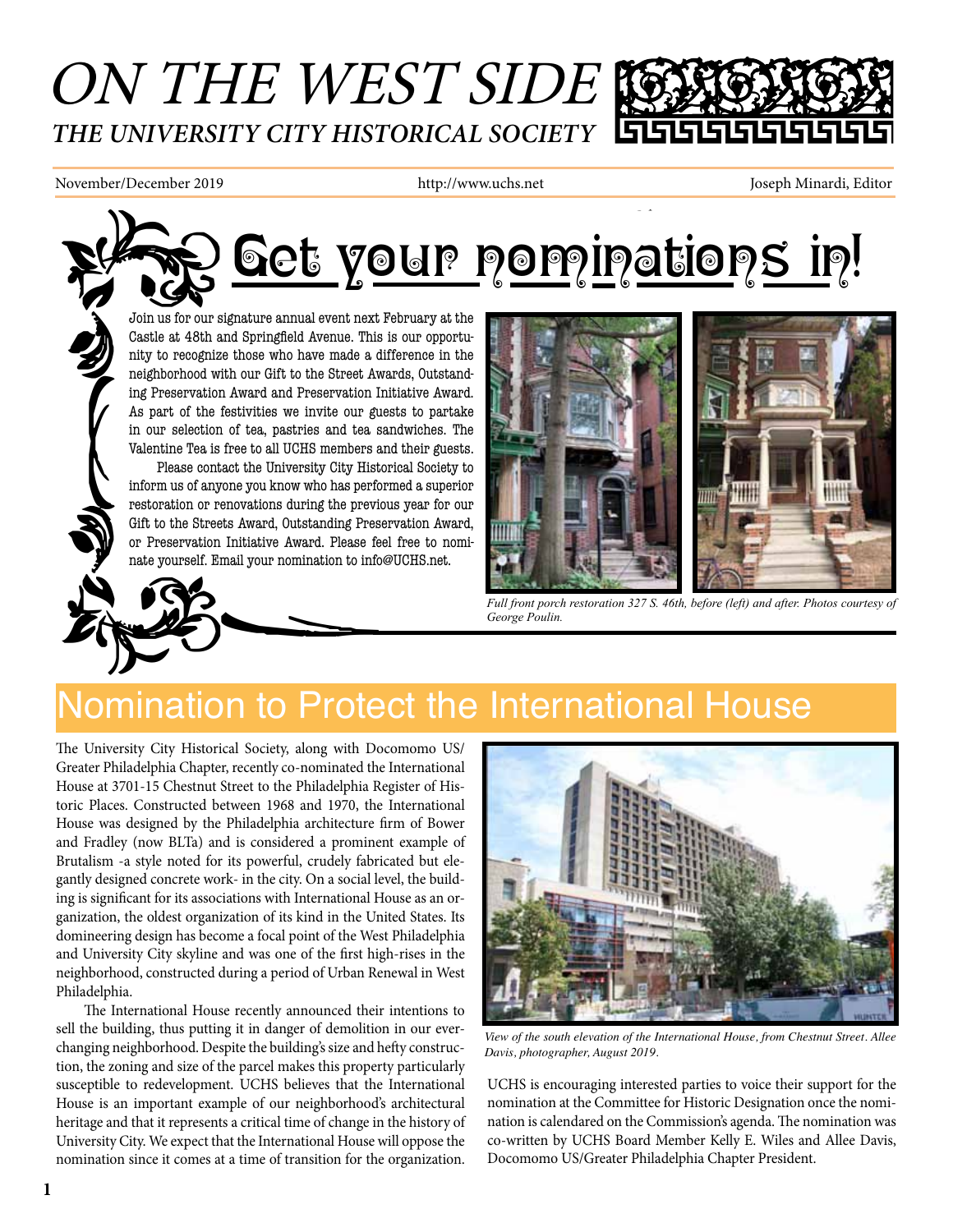#### **University City Then & Now:** 47th Street north of Kingsessing Avenue



*Courtesy of the University of Pennsylvania Archives.*



*Photo by Joseph Minardi.*

Pictured here is a commercial corridor on 47th Street just south of Regent Street in the Cedar Park section of University City. The buildings on the east side of 47th housed a variety of businesses. On the far right is the office of carpenter and builder next to a painter and finisher of hardwood. The next business up the street was a cigar store, a common sight in the early twentieth century. North of Regent Street is Caruther's Grocer, a great convenience for the residents of Cedar Park. The five store/dwellings in this row are still standing in various states of preservation. Beyond them are the twin houses found throughout University City. In the distance is the iconic Byzantine dome of St. Francis de Sales Church on 47th and Springfield Avenue (see page 4 for more about St. Francis de Sales).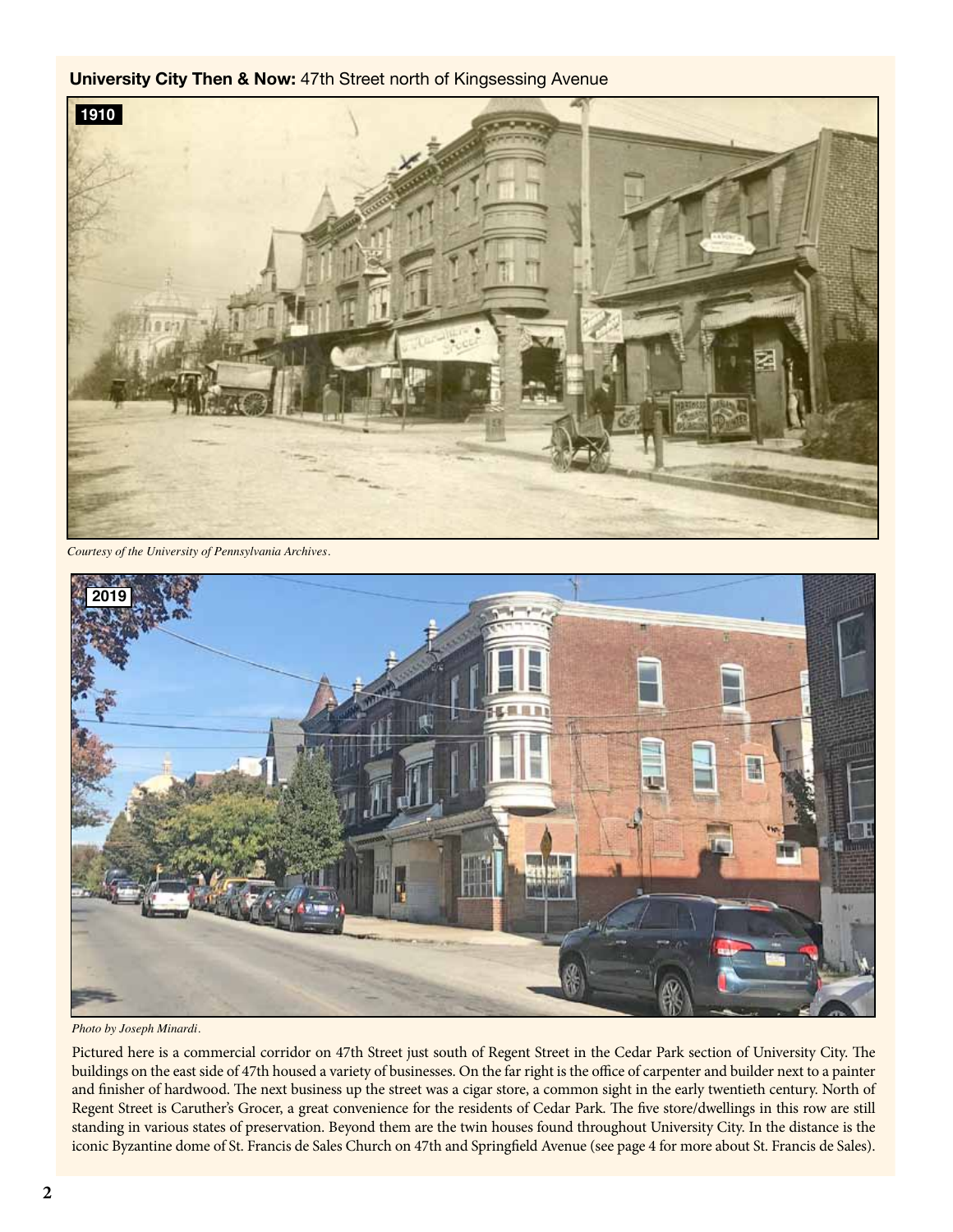# **Old Time Recipes**



### **Pepper Pot**

Although its origins are in West Africa and the Caribbean, pepper pot soup became a signature dish in Philadelphia in the early nineteenth century.

Boil two or three pounds of tripe, cut into pieces and put it on the fire with a knuckle of veal, and a sufficient quantity of water; part of a pod of pepper, a little spice, sweet herbs according to your tastes, salt, and some dumplings; stew it until tender, and thicken the gravy with butter and flour.

-From *The Virginia House-Wife* (1824).



### **Queen of Puddings**

A dessert of British origin, Queen of Puddings was popular among Americans during the Victorian era.

Two egg yolks (save the egg whites for later), one cup of sugar, butter the size of an egg, one pint of broken bits of bread, one pint of milk, couple of sliced fresh or canned peaches, about a dozen raisins. Bake until a rich brown. Beat the egg white to a stiff froth, stir in two tablespoonfuls of sugar, spread on top, brown lightly.

-From *The Germantown Cook Book* (1907).



#### **Mulled Cider**

- 1 gallon of cider 1 stick of cinnamon
- 1/4 cup of brown sugar
- 6 whole allspice
- 6 whole cloves

Tie cloves, cinnamon and allspice into a cheesecloth bag. Add sugar and spices to cider. Bring to a boil and simmer for 15 minutes.

-From *Original 18th Century Recipes by the Friends of Independence National Park* (c. 1970).

### Visit our YouTube Channel!

Check out the University City Historical Society's YouTube channel for great



videos like our Oral History Project and UCHS updates and events. And be sure to click the subscribe button.

## UCHS Welcomes New Board Member

The UCHS would like to welcome a new member to its Board of Governors, Todd Margasak. Todd has been a University City resident for fifteen years and has spent his entire life in the Philadelphia metro area. For him, Philadelphia is a very familiar book that surprises and becomes more meaningful with each reading. He is eager to work with his neighbors to maintain the integrity of the pages in the West Philadelphia chapter.

Todd works for reinsurance broker Willis Re and is a graduate of the University of Pennsylvania. He lives with his wife and three children on 42nd Street. His house is part of the newly created "420 Row" historic district, which Todd was instrumental in successfully nominating along with neighbor Justin McDaniels who is currently on the UCHS Board of Governors. Todd, along with Justin, were recipients of the University City Historical Society's Preservation Initiative Award in 2017 for their collaborative effort in writing the nomination.

#### **Profiles in Architecture**

*James N. Mitchell*<br>Scottish-born James N. Mitchell worked for a construction firm in

Scotland from 1893 to 1898. After a brief stint in London, Mitchell relocated to Philadelphia in 1900, where he quickly became a developer and architect of residences.

#### **Selected Relevant Commissions:**

- 1905: Residences (8), west side of 61st, 198' north of Master
- 1906: Residences (22), north side of Spruce, 40' west of 59th
- 1907: Residences (19), south side of Spruce, 80' west of 59th
- 1908: Residences (8), south side of Chestnut, 116' west of 51st Residences (2), 178' west of 51st, south of Chestnut Residences (2), 5130-32 Chestnut Residences (8), south of Chestnut, 65' east of 52nd Residences (14), west side of Redfield, 81' south of Race
- 1909: Residences (6), south side of Locust, east of 52nd Residences (8), north side of Irving, east of 52nd Residences (5), south side of Haverford, 75' west of 62nd Residences (4), north side of Chancellor, 120' east of 53rd Residences (4), south side of Walnut, 120' east of 53rd Residences (22), Race Street and Salford area
- 1910: Residences (21), Ludlow and Markoe area Residences (10), Chestnut and Ludlow area Residences (18), east & west side of Dewey, north of Ludlow
- 1911: Residences (8), Chestnut and Ludlow area Residences (15), Locust and Markoe area (as a builder)

## Did You Know?

After the Market Street Elevated opened in 1907, what was once open farmland developed rapidly with modest row houses with West Philadelphia's signature front porch and garden, electricity, indoor plumbing, resulting in Philadelphia receiving the national reputation as a "City of Homes."